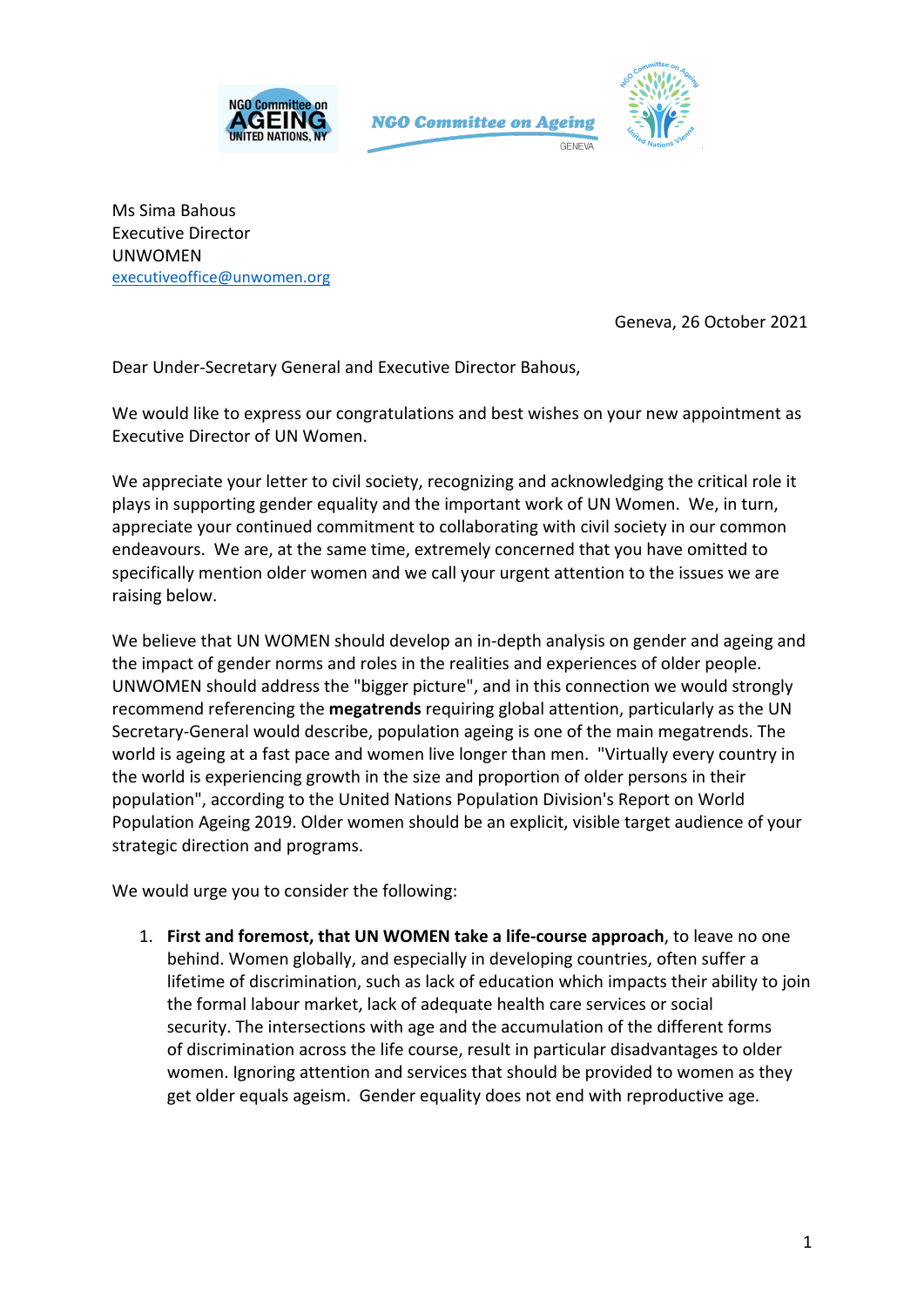



- 2. **Meaningful data:** There is an urgent need for collecting and analyzing disaggregated data on gender and age to provide a full understanding of the lived realities and experiences of older women and men.
- **3. Sexual and Reproductive Health and Rights (SRHR),** as women grow older, they experience a range of health conditions linked to reproductive and sexual health from ageing with fistula, to cervical, ovarian and breast cancers, menopause, hormonal changes that contribute to an increased risk of cardiovascular disease, osteoporosis and mental health issues, among others. They may have to undergo mastectomies or hysterectomies and may be denied access to adequate health services. Women's health should not be focused just on reproductive age. Older women may not reproduce but they do have reproductive health needs and they remain very productive in society. Older women may also be sexually active and in need of sexual health services. HIV infections among older people are on the rise and yet, they are overlooked due to ageist stereotypes. A focus on women's health must take a life-course approach and include older women.
- 4. **Ending gender-based violence** Violence against women, regrettably, does not disappear beyond reproductive age. Ageist stereotypes must be challenged. Elder abuse by different perpetrators, including health care workers, family, and other caregivers, is rampant throughout the world. Violence, abuse and neglect of older women must be addressed. In all settings and particularly in humanitarian settings, age is not a protection from GBV and rape. SDG 5 dropped the upper age caps. Data on gender-based violence must be collected, analyzed and adequately applied in programmes beyond the age of 49.
- 5. **Harmful Practices** Female genital mutilation (FGM) will never be eliminated unless older women are seen as part of the solution. For that, older women need to understand they also have rights and receive the appropriate capacity building and training. Older women are also subject to deadly harmful practices such as widowhood rites, accusations of witchcraft, burning and ejection from their land.
- 6. **COVID-19 pandemic** the devastating impact on older persons and persons with disabilities cannot be ignored. Among women who died from COVID-19, 87 per cent were aged 60 and over. The tragically large number of fatalities could have been reduced had appropriate services been in place and older people's rights been protected. Older persons are among the first victims of all humanitarian crises and older women suffer the impact of the pandemic in multiple ways
- 7. **Leaving no one behind** this must be inclusive of ALL women groups that have heretofore been left behind – older women, women with disabilities, indigenous women, ethnic minorities, LGBTQI, migrants, women of African descent, etc. There is no excuse to leave any group behind.